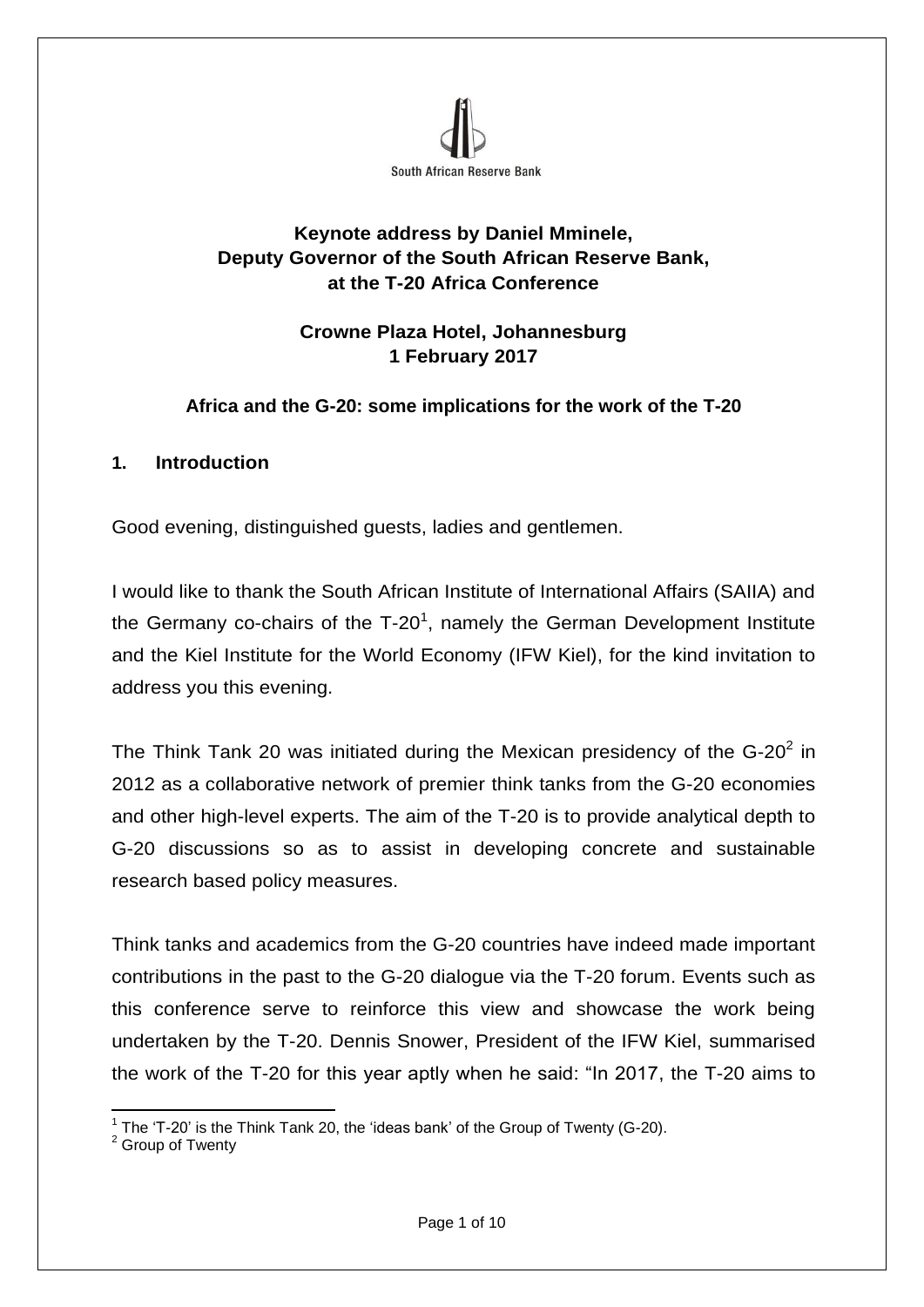support the German G-20 presidency in rising to the diverse but interconnected global challenges that the G-20 faces."

Judging by the impressive conference programme, you must have had a fruitful day. It is especially encouraging to see the involvement of experts from the African continent as well as from other emerging economies in this conference.

In my remarks this evening, I would like to first make a few general observations about Africa and the G-20 before making some specific comments on two of the issues that feature on the conference programme and which are topical in central banking circles at the moment.

## **2. Africa and the G-20**

As a group, the G-20 consists of only 19 countries, which means that it is made up of only 10 per cent of world's nations. However, these 19 countries account for about 80 per cent of global trade and approximately 90 per cent of global GDP<sup>3</sup>. The G-20 is therefore representative, more so since it includes both major advanced economies and systemically important emerging market economies.

The G-20 has an impact on policies relevant to Africa's economic development, with the agenda focusing on issues ranging from financial inclusion through infrastructure investment to illicit financial flows. Africa too is important to the G-20, as the continent, while accounting for only 5 per cent of the world's GDP, makes up 17 per cent of the world's population.

As the only African member country of the G-20, South Africa seeks to advance both regional and continental interests when participating in G-20 deliberations, albeit without a formal mandate to do so. South Africa consults with a number of stakeholders and, regionally, the Committee of Ten African Countries<sup>4</sup> (C-10) was formed in 2009 in order to help solicit views from countries across the continent on

**<sup>.</sup>**  $3$  gross domestic product

<sup>&</sup>lt;sup>4</sup> The C-10 comprises Algeria, Botswana, Cameroon, Egypt, Kenya, Nigeria, South Africa, Tanzania, the Central Bank of Central African States and the Central Bank of West African States.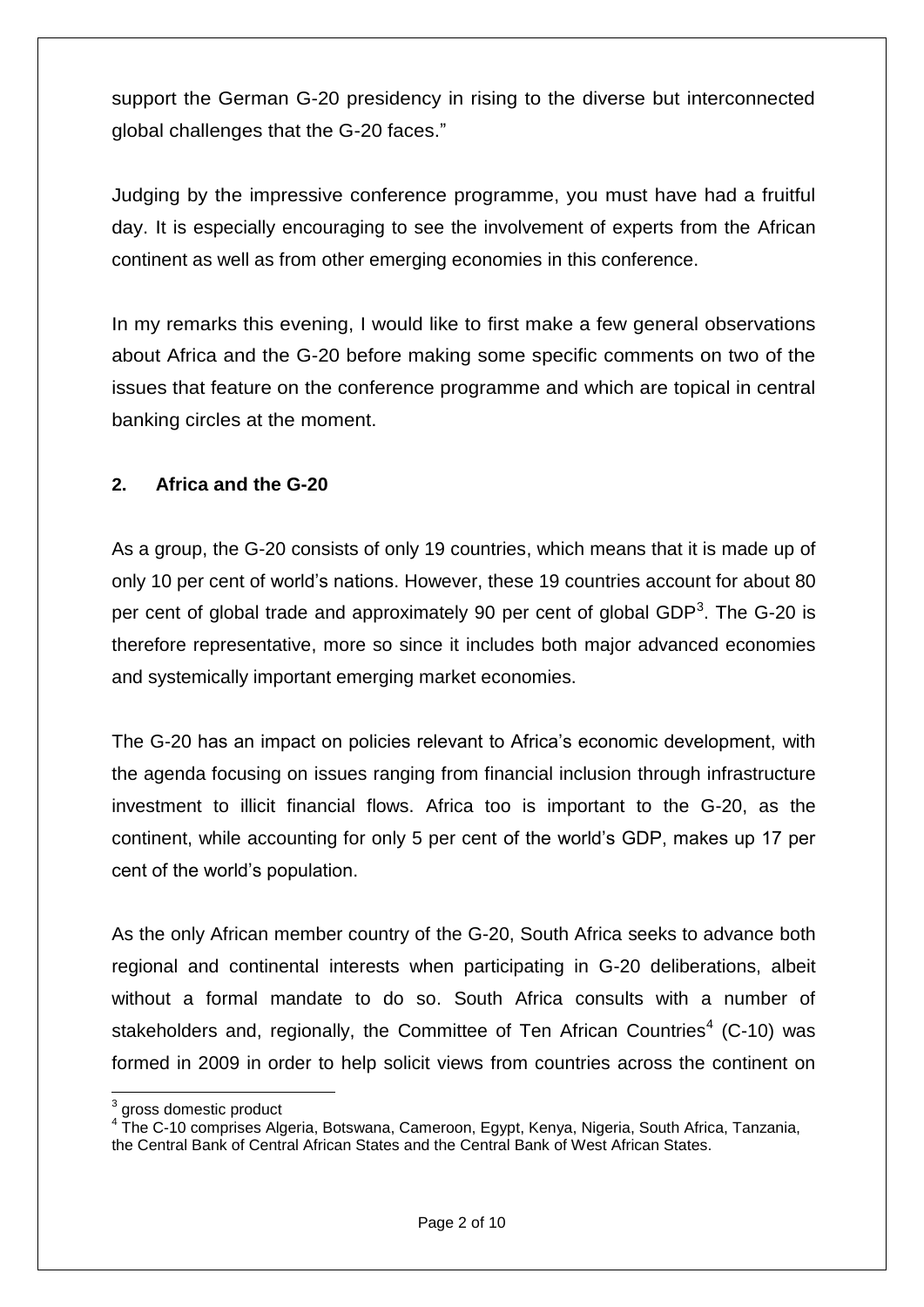how the G-20 could address their concerns. The C-10 seeks to provide support and input to enable South Africa, or any other African country involved in deliberations related to international finance, to act more effectively in the interest of the continent as a whole. It has to be admitted, however, that the consultation process could be more effective, and that more needs to be done to strengthen these initiatives and to ensure that they work as intended. These efforts are also complemented by the chair of the African Union (AU) and a representative of the New Partnership for Africa's Development (NEPAD) being invited to attend G-20 meetings as observers. Unfortunately, due to the fact that the AU and NEPAD representatives are often rotated, there is insufficient continuity which, at times, adversely affects effectiveness and impact. Furthermore, the AU has only an observer status, in contrast to the European Commission, which is a fully fledged G-20 member.

The role of both the AU and NEPAD could be strengthened to allow them to play a more meaningful part in coordinating the preparation of African positions. As SAIIA has noted in one of its policy briefs, what is required is a concrete, sustainable mechanism through which Africa's participation can be coordinated.<sup>5</sup> It has been suggested that this could include a designated secretariat or a coordinating unit within the AU Commission that would conduct outreach, consult with a range of stakeholders, and put forward African positions at the G-20.<sup>6</sup> SAIIA has provided some recommendations on how the capacity constraints on the continent could be addressed, which would entail, among others, the following:

 collecting information about relevant issues on the G-20 agenda and preparing clear African positions in line with the continent's overall development objectives, possibly also coordinating African delegations participating in G-20 events, as was done at the time of the Cannes Summit in 2011;

**.** 

<sup>5</sup> E Nnadozie and C G Makokera, *Development: ensuring greater African participation*, Policy Briefing 117, Economic Diplomacy Programme, November 2014.

<sup>6</sup> P Fabricius, Institute for Security Studies, *Africa should take advantage of the opportunities presented by its seat at the G-20 table,* 9 April 2015.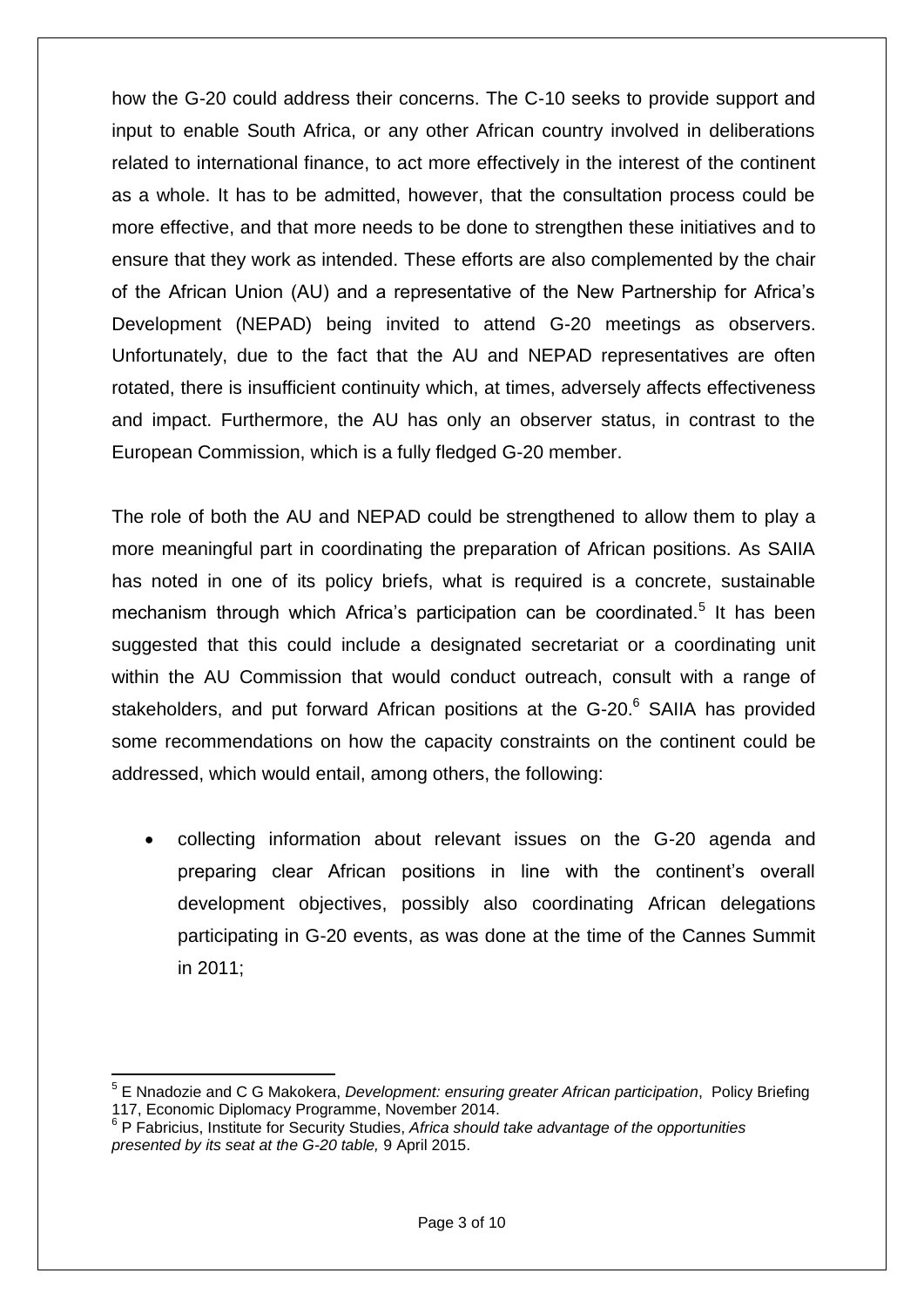- supporting African representatives during the negotiating processes of the G-20 in order to promote their greater involvement in agenda-setting and therefore greater influence on the final outcomes in areas of priority interest; and
- continuously monitoring the implementation of key G-20 commitments directly relevant to Africa in order to ensure that their impact is assessed and to maintain pressure to achieve tangible results.

However, while these recommendations are laudable, they require dedicated resources, which may be difficult to mobilise.

I would now like to turn to the opportunities for Africa under Germany's presidency of the G-20. Let me first note that we welcome Germany's focus on Africa, which builds on efforts by the Chinese presidency last year. We believe that this is a step in the right direction in both highlighting and confronting the challenges that the continent faces. As you know, the German Federal Ministry for Economic Cooperation and Development released a document titled *The Marshall plan for Africa* two weeks ago, which proposes a partnership between Europe and Africa to find solutions to the challenges the continent confronts. *The Marshall plan for Africa* acknowledges that 'in the long term and as neighbours, we can either prosper together or suffer together'. I will not say too much about *The Marshall plan for Africa* at this stage given that it still requires consultation. Indeed, it has been met with great optimism in some quarters but also with scepticism in others.

Let me rather take this opportunity to focus on one of the components of *The Marshall plan for Africa*, namely the G-20 Compact with Africa, an initiative in which South Africa, through the G-20, is more closely involved. The idea of a Compact with Africa should be welcomed based on what it could achieve given its focus on encouraging private-sector investment, including in infrastructure. By so doing, it is hoped that employment will increase and that sustainable, inclusive growth and development on the continent can be fostered. As we know, the investment financing gap in Africa is huge, and closing this gap is a top priority in order to put the continent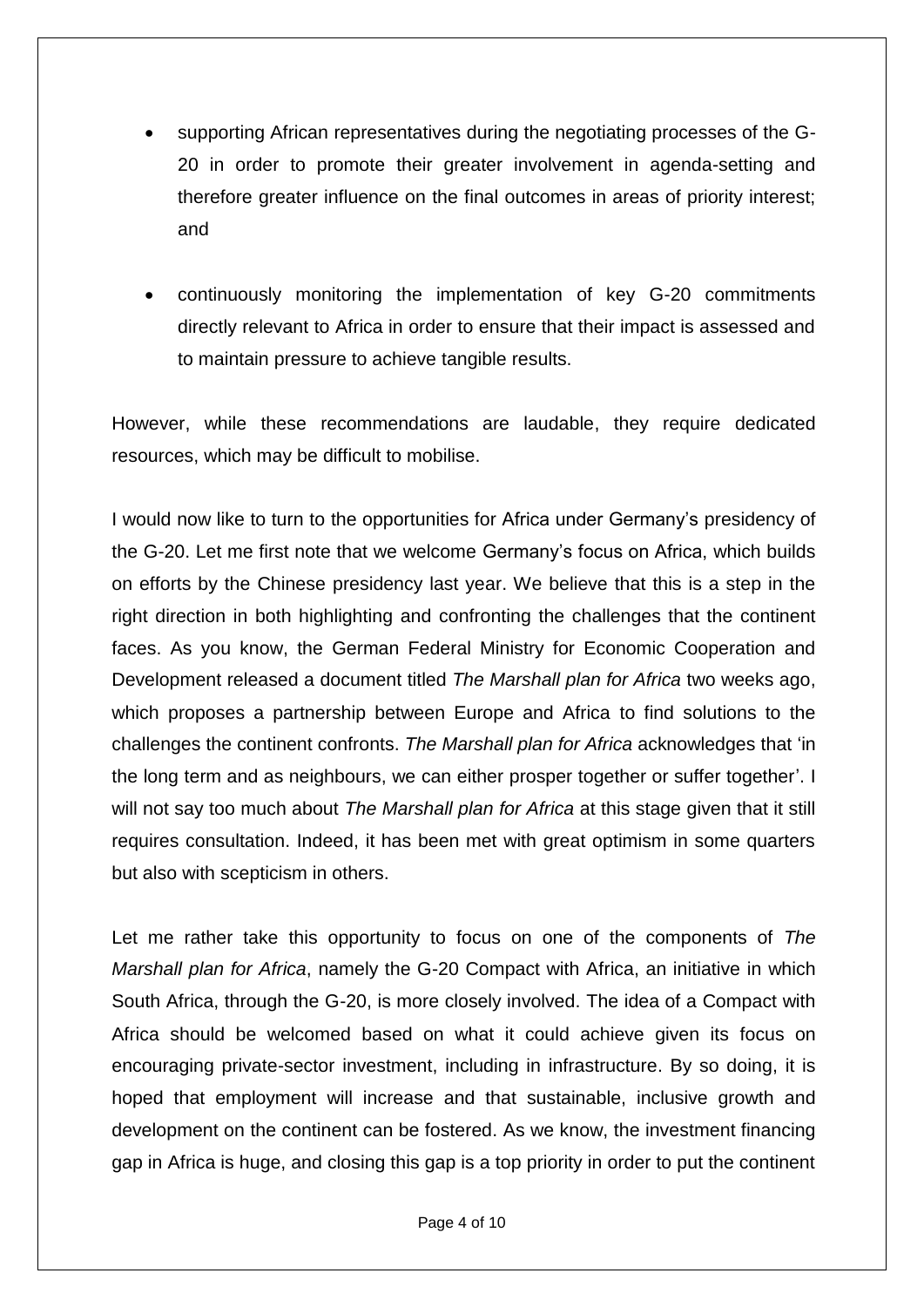on a path of higher and more sustainable growth and development. Under this initiative, African countries are being encouraged to discuss and agree on individual compacts, and to match commitments from G-20 countries with commitments of their own in respect of concrete actions to enhance investment opportunities, such as further enhancing governance standards and creating investor-friendly environments.

The G-20 is taking the initiative very seriously and we should expect it to gain momentum in the coming months and beyond. However, we also have to stress that the Compact should take cognisance of existing initiatives by Pan-African organisations such as the AU and NEPAD, as much of the groundwork has already been laid and there is a need to ensure economies of scale by bringing all these initiatives together, fill the existing gaps, and drive implementation in such a way that there is concrete action and tangible results. It is therefore encouraging that both *The Marshall plan for Africa* and the Compact acknowledge that the starting point will be the AU's Agenda 2063 and its key pillars around industrialisation, infrastructure development, intra-African trade and combatting illicit flows.

Given that the Compact is still in its infancy, that it will take some time for it to become entrenched and for there to be visible outcomes, it will be important that the Compact does not end with the German presidency. We hope that the Compact will be carried forward into Argentina's presidency in 2018 and beyond, into future G-20 presidencies. We will therefore need to develop mechanisms for hold each other accountable for the commitments we make.

#### **3. Some observations on the T-20 topics under discussion**

Allow me to now make some comments on two issues that are in the domain of central banking but relate quite closely to some of the topics that you are discussing at this conference. I would like to focus on the issue of de-risking as it relates to correspondent banking and, secondly, on some developments in the digital economy.

Much of the work in the G-20 has focussed on improving the resilience of the financial system. The global financial system is stronger and safer now than before the Global Financial Crisis, and regulatory reforms to future-proof the financial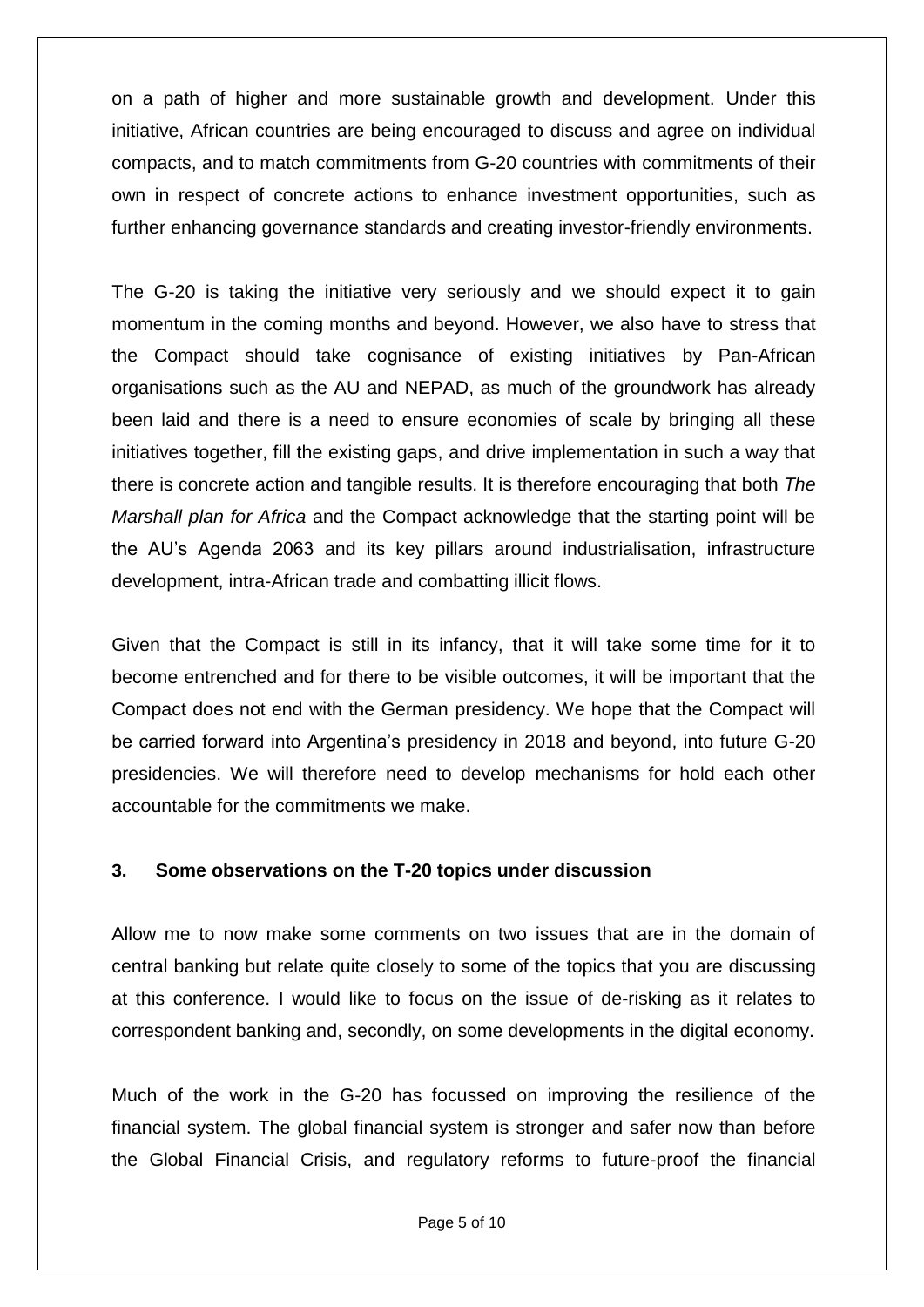system are well under way. However, we have to admit that some of the reforms have had unintended consequences and have led to a number of global systemically important financial institutions reassessing the sustainability of their business models following the Global Financial Crisis; de-risking has consequently taken the form of reducing or withdrawing entirely from certain activities in some emerging market and developing economies.

A case in point is the decline in correspondent banking services on the African continent. Research conducted by the  $BIS<sup>7</sup>$  Committee on Payments and Market Infrastructures (CPMI) Working Group on Correspondent Banking in 2016 highlighted the pronounced declines in correspondent banking relationships in Northern Africa and partly in Southern Africa.<sup>8</sup> The International Monetary Fund has similarly pointed out a decline in correspondent banking relationships in banks' operations in countries such as Angola, Guinea and Liberia where some international banks have either restricted or exited correspondent banking relations.<sup>9</sup> Continued efforts by regulators, national authorities and institutions such as the T-20 are crucial in identifying solutions and encouraging concrete and swift actions to mitigate financial exclusion in affected countries while still prioritising efforts to ensure compliance with anti-money laundering and combating the financing of terrorism regulations.

Markets in all jurisdictions must have access to a well-functioning global financial system in order to develop and prosper. De-risking and deglobalisation contribute to global financial market fragmentation and uncertainty, and could fatally compromise the open and integrated structure we are all striving for. On the other hand, this trend poses an opportunity for Pan-African banks to fill the gap in services left by European and US<sup>10</sup> banks subject to having appropriate access to reserve currencies.

**<sup>.</sup>** 7 Bank for International Settlements

<sup>8</sup> BIS CPMI, *Correspondent Banking*, July 2016. Available at <http://www.bis.org/cpmi/publ/d147.htm> 9 Erbenová, M., Y. Liu, N. Kyriakos-Saad, A. López-Mejίa, G. Gasha, E. Mathias, M. Norat, F. Fernando and Y. Almeida, "*The Wishdrawal of Correspondent Banking Relationships: A Case for Policy Action*", June 2016, IMF Staff Discussion Note series, SDN/16/06. Available at <http://www.imf.org/external/pubs/ft/sdn/2016/sdn1606.pdf>

<sup>&</sup>lt;sup>10</sup> United States (of America)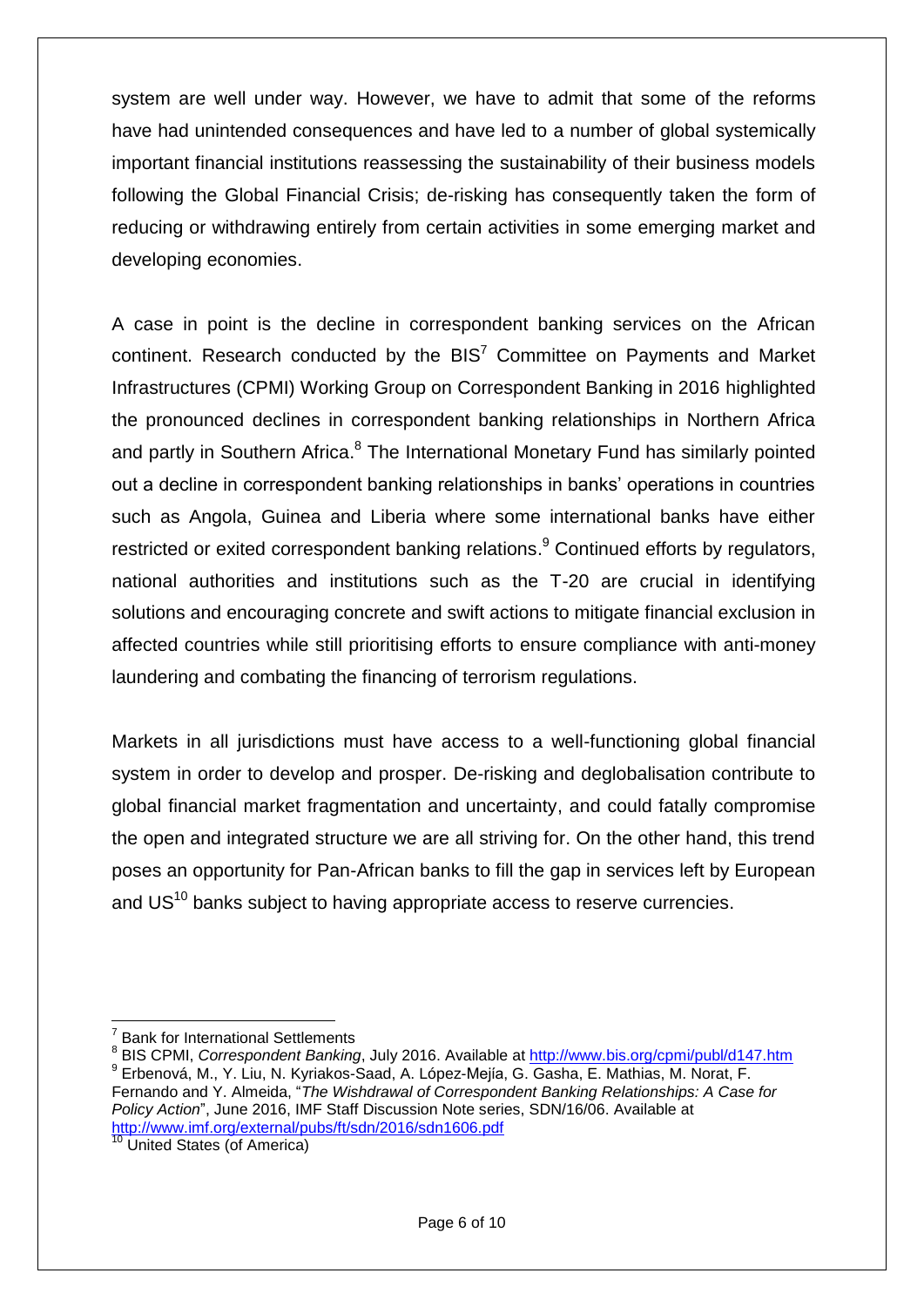The second issue I would like to touch on has to do with innovations in the digital economy. Africa in particular shows enormous potential in this area as the broader population gains increasingly more access to the Internet. Developments such as mobile money and e-wallets, P2P lending, alternative credit scoring, cross-border remittances as well as payment technologies leveraging digital platforms support real economic activity and contribute towards the common goal of financial inclusion.

Quite rightly, the T-20 Summit in Beijing last year highlighted the importance of innovation as a key driver of sustained economic growth. The G-20 has emphasised the potential role of digital finance in promoting financial inclusion in the *G-20 highlevel principles for digital financial inclusion,* released in September 2016. There is widespread recognition that the Fourth Industrial Revolution is evolving at an exponential pace, touching almost every fabric of society, with potentially significant implications for almost every sector and industry. This Fourth Industrial Revolution and developments in digital finance hold huge potential for job creation and the promotion of small business development in emerging market and developing economies. According to the *Global Information Technology Report 2016*, the future of countries, businesses and indeed individuals will depend more than ever on digital technologies. This would apply equally to African countries and businesses, with the added challenge that many of those who stand to gain the most are not yet connected to the web. If we consider that Africa is expected to have a population of 2 billion by 2050, with a significant proportion being young people who will need employment, it is important that we reap the economic and social benefits that the digital economy can provide.<sup>11</sup>

The latest Networked Readiness Index, which assesses countries' preparedness to reap the benefits of emerging technologies and to capitalise thereon, reports that seven countries stand out in terms of economic and digital innovation impact: Finland, Israel, the Netherlands, Singapore, Sweden, Switzerland and the United States. Compared to 2015, South Africa's digital economy has jumped ten places to 65th out of 139 countries surveyed. This makes South Africa one of the ten most-

 $\overline{a}$ 

<sup>11</sup> Baller, S., S. Dutta and B. Lavin (Eds.) (2016),*Global Information Technology Report 2016: Innovating in the Digital Economy*. Geneva: World Economic Forum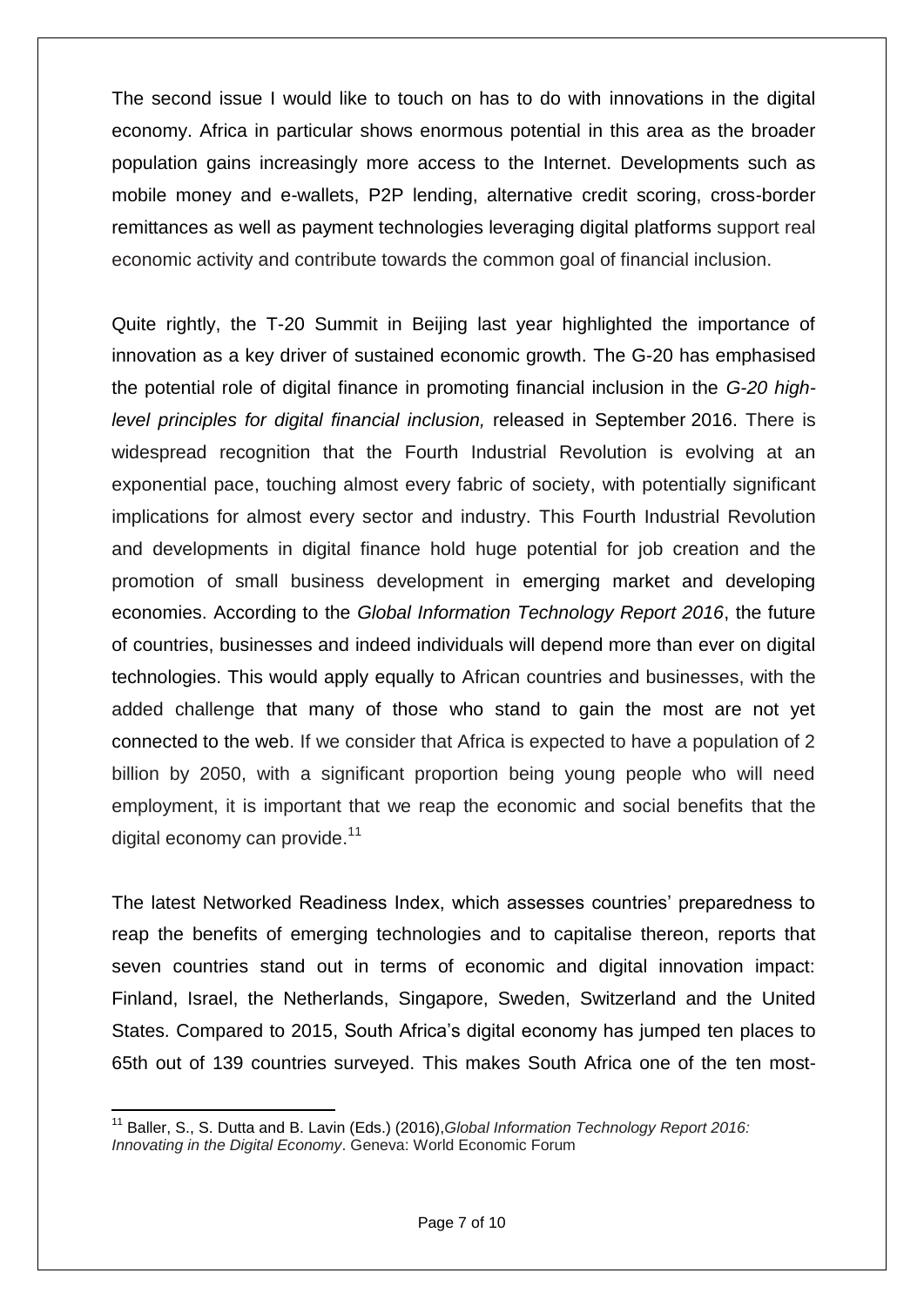improved countries, alongside Italy and Slovakia. But South Africa is not the only African country to improve in the last year; Ethiopia and the Ivory Coast also made significant jumps in the rankings.

Africa offers enormous potential for e-commerce growth given that online shopping is in its infancy on the continent. It was mentioned at the e-commerce Africa Confex that, in 2016, e-commerce sales globally would reach almost US\$2 trillion, of which Africa's stake in the pie would be just 2 per cent. However, despite infrastructure challenges across the continent, e-commerce in Africa is expected to see 40 per cent annual growth for the next ten years. Internet penetration jumped from very low levels in 2009 to 16 per cent of individuals in 2013 and over 20 per cent in 2015. But the proportion of people online is still far behind the global average of 50,1 per cent<sup>12</sup> – only 17,4 per cent of Africans have access to mobile broadband, while fixed broadband connections remain very low.<sup>13</sup>

Nonetheless, the prospects for Africa look promising, with 50 per cent of the continent expected to have access to the Internet by 2025 compared to the current 28.7 per cent<sup>14</sup> while online shopping could account for as much as 10 per cent of retail sales, or US\$75 billion, according to a 2013 McKinsey report.<sup>15</sup> With the magnified impact of mobile phones in emerging economies and broader Internet penetration, McKinsey project that the Internet could contribute as much as 10 per cent of GDP to the African economy by 2025, from levels of around 1 per cent currently. For these projections to be realised, there needs to be increased investment in infrastructure, such as expanded access to mobile broadband, fibreoptic cable connections to households, and power-supply expansion. Infrastructure challenges are wider than just 'bricks and mortar' – for example, the lack of a formal delivery address complicates the logistics and is costly for online retailers.

**.** 

<sup>&</sup>lt;sup>12</sup> <http://www.internetworldstats.com/stats.htm>

<sup>13</sup> <https://www.itu.int/en/ITU-D/Statistics/Documents/facts/ICTFactsFigures2015.pdf>

<sup>14</sup> <http://www.internetworldstats.com/stats.htm>

<sup>&</sup>lt;sup>15</sup> Manyika, J., A. Cabral, L. Moodley, S. Moraje, S. Yeboah-Amankwah, M. Chui and J. Anthonyrajah, Lions go digital: The Internet's transformative potential in Africa, November 2013. McKinsey Global Institute. Available at [http://www.mckinsey.com/industries/high-tech/our-insights/lions-go-digital-the](http://www.mckinsey.com/industries/high-tech/our-insights/lions-go-digital-the-internets-transformative-potential-in-africa)[internets-transformative-potential-in-africa](http://www.mckinsey.com/industries/high-tech/our-insights/lions-go-digital-the-internets-transformative-potential-in-africa)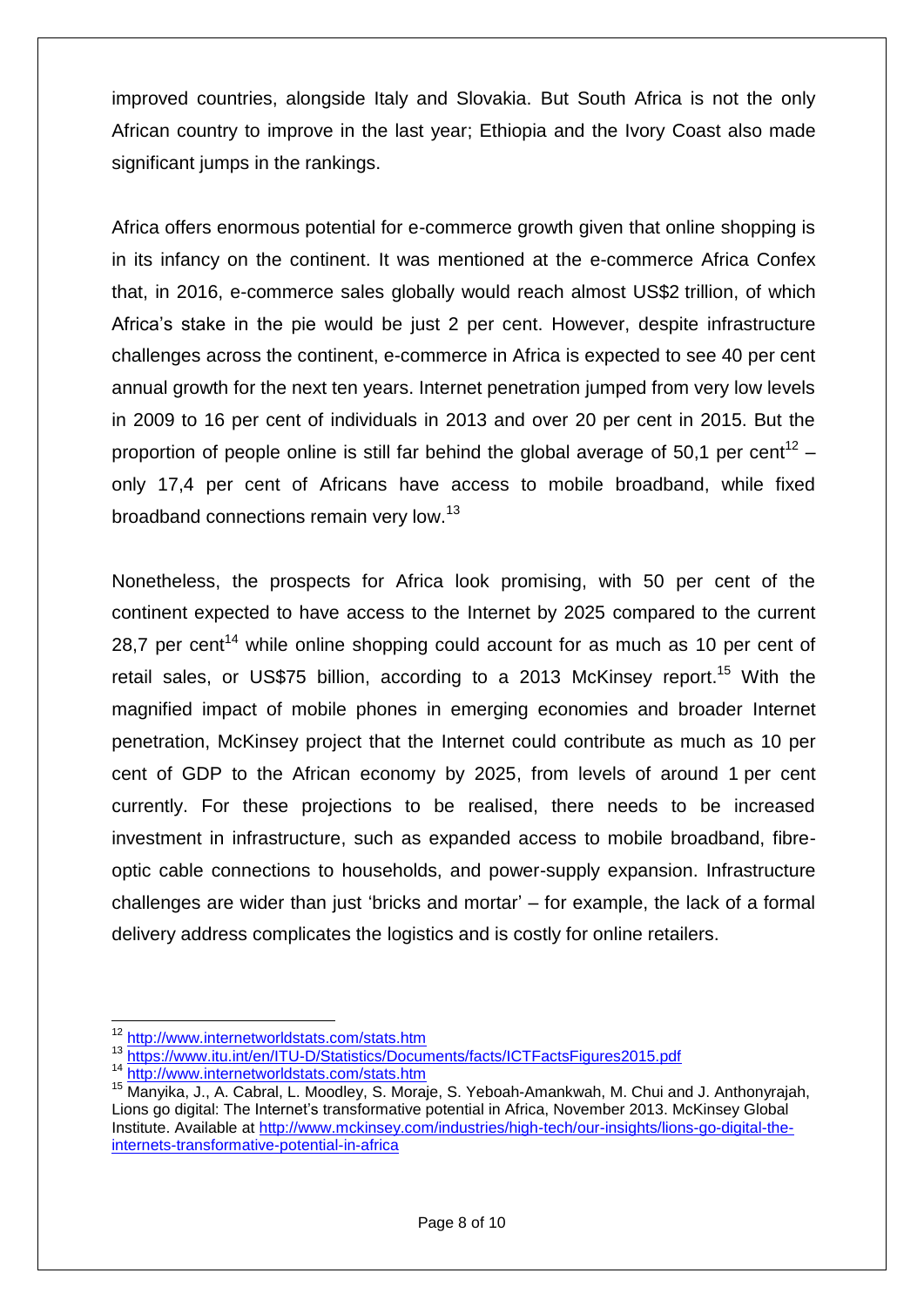Although digital opportunities are encouraging, especially in the financial sector, numerous regulatory challenges need to be addressed, relating specifically to the development of an innovative and enabling policy environment for financial technology while at the same time managing the risks to consumers and the financial systems. These regulatory challenges would include keeping pace with innovations while crafting smart and appropriate regulations that meet the overarching objectives of financial stability, prudential soundness, consumer protection and competition. Furthermore, we need harmonised rules and consistency among regulators and central banks, both domestically and internationally, and a level playing field between existing regulated entities and new financial technology firms competing for the same business. The emphasis placed by the G-20 and other international standard-setting bodies on sharing cross-border experiences on the regulation of innovative financial technologies is very much supported by South Africa.

### **4. Conclusion**

Globalisation, innovation and for that matter increasing vulnerabilities force us to appreciate our interconnectedness and the need for strengthening cooperative relations. In this regard, the T-20 can make a meaningful contribution towards addressing the key challenges on the G-20 agenda, of both the Sherpa and the Finance tracks. I am convinced that, in the coming years, we will collectively make further strides towards the accomplishment of the global objective of strong, sustainable and balanced growth. In doing so, the T-20 can reach out on a continuous basis to non-G-20 think tanks to ensure a more inclusive approach to the initiatives we pursue.

Let me conclude by wishing you all the very best in your deliberations on developing recommendations on how African voices could be better integrated into the G-20 agenda and, in so doing, how they could positively contribute towards the 'Africa rising' narrative.